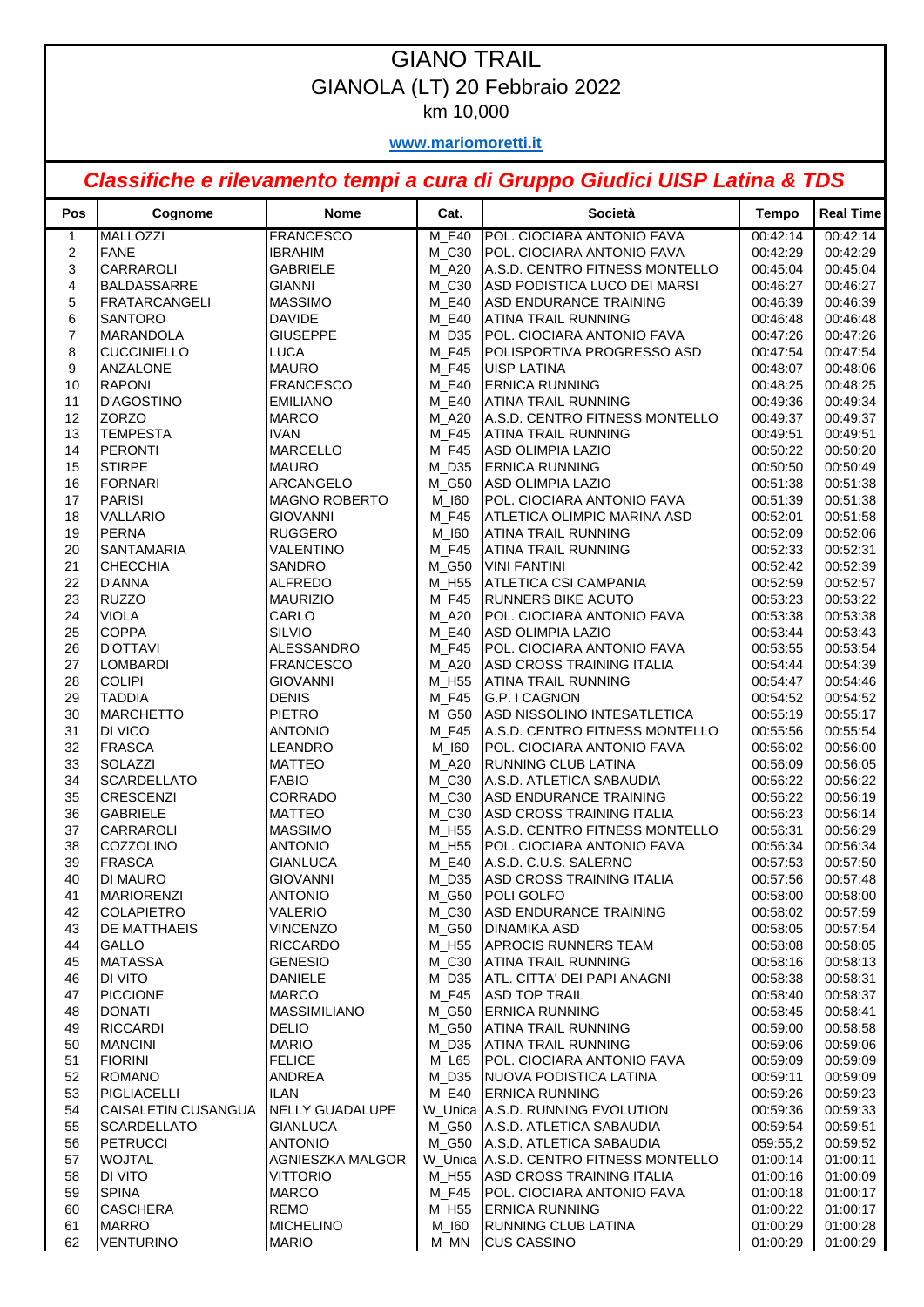| 63  | <b>D'ANNIBALE</b>  | <b>ANTONIO</b>       | M E40   | ASD CROSS TRAINING ITALIA              | 01:00:36 | 01:00:26 |
|-----|--------------------|----------------------|---------|----------------------------------------|----------|----------|
| 64  | <b>D'ANTONIO</b>   | <b>ANTONIO</b>       | M G50   | <b>ATINA TRAIL RUNNING</b>             | 01:00:42 | 01:00:37 |
| 65  | <b>FRANCICA</b>    | <b>LUCA</b>          | M D35   | A.S.D. PIANO MA ARRIVIAMO              | 01:00:42 | 01:00:38 |
| 66  | <b>VERRECCHIA</b>  | <b>MARCO</b>         | $M_C30$ | <b>ATINA TRAIL RUNNING</b>             | 01:00:44 | 01:00:41 |
| 67  | <b>COLUCCI</b>     | <b>ANTONIO</b>       | M E40   | <b>ATINA TRAIL RUNNING</b>             | 01:00:44 | 01:00:42 |
| 68  | <b>TOMASSI</b>     | <b>MICHELE</b>       | M D35   | ASD FUNCTIONAL CREW TRAIL              | 01:00:54 | 01:00:51 |
| 69  | <b>FOSSACECA</b>   | <b>LUCA</b>          | M E40   | <b>ASD CROSS TRAINING ITALIA</b>       | 01:01:04 | 01:01:01 |
| 70  | <b>BIANCHI</b>     | AMEDEO               |         | M H55 A.S.D. ATLETICA SABAUDIA         | 01:01:27 | 01:01:23 |
| 71  | <b>BRUN</b>        | <b>MARIA BELEN</b>   |         | W_Unica ASD FUNCTIONAL CREW TRAIL      | 01:01:46 | 01:01:45 |
| 72  | <b>RUZZO</b>       | <b>DANIELE</b>       | M E40   | <b>RUNNERS BIKE ACUTO</b>              | 01:01:47 | 01:01:44 |
| 73  | <b>ZONFRILLI</b>   | <b>VITTORIO</b>      | M E40   | POL. CIOCIARA ANTONIO FAVA             | 01:01:58 | 01:01:55 |
| 74  | D'ANNUNZIO         | <b>FABRIZIO</b>      | M G50   | <b>ATINA TRAIL RUNNING</b>             | 01:01:59 | 01:01:51 |
| 75  | <b>CARNELLO</b>    | <b>DENIS</b>         | M_D35   | NUOVA PODISTICA LATINA                 | 01:02:02 | 01:01:52 |
| 76  | <b>NOCE</b>        | CARLO                |         | M_A20 ATL. CITTA' DEI PAPI ANAGNI      | 01:02:02 | 01:01:53 |
| 77  | <b>MUCCITELLI</b>  | <b>FRANCESCO</b>     | M_E40   | <b>ASD TOP TRAIL</b>                   | 01:02:05 | 01:02:02 |
| 78  | <b>ROMOLO</b>      | <b>RAMONA</b>        |         | W_Unica G.S.D. FIAMME ARGENTO          | 01:02:07 | 01:02:04 |
| 79  | <b>SALVATORE</b>   | <b>FABRIZIO</b>      | M H55   | ASD NISSOLINO INTESATLETICA            | 01:02:18 | 01:02:16 |
| 80  | <b>COTICELLI</b>   | <b>FABIO</b>         | M F45   | <b>RUNNING CLUB LATINA</b>             | 01:02:30 | 01:02:28 |
| 81  | <b>CECCANO</b>     | ANGELO               | M_H55   | A.S.D. CENTRO FITNESS MONTELLO         | 01:02:37 | 01:02:26 |
| 82  | <b>MIGLIORE</b>    | <b>FABIO</b>         | M G50   | <b>ASD ENDURANCE TRAINING</b>          | 01:02:44 | 01:02:41 |
| 83  | <b>VATINI</b>      | <b>STEFANO</b>       | $M_C30$ | POL. CIOCIARA ANTONIO FAVA             | 01:03:01 | 01:03:00 |
| 84  | <b>ROSSI</b>       | <b>PINO</b>          | M F45   | A.S.D. PODISTICA APRILIA               | 01:03:03 | 01:02:57 |
| 85  | <b>DRAGONE</b>     | <b>MARIO</b>         |         | M H55 ATLETICA OLIMPIC MARINA ASD      | 01:03:33 | 01:03:33 |
| 86  | <b>CRISCIONE</b>   | PIERANGELO           | M D35   | VITULAZIO RUNNING TEAM A.S.D.          | 01:03:45 | 01:03:37 |
| 87  | <b>TOMAO</b>       | <b>MASSIMO</b>       | M F45   | <b>POLI GOLFO</b>                      | 01:03:51 | 01:03:45 |
| 88  | <b>PIMPINELLA</b>  | <b>LORENZO</b>       | M A20   | A.S.D. PIANO MA ARRIVIAMO              | 01:03:57 | 01:03:52 |
| 89  | <b>MARROCCO</b>    | <b>GIULIO</b>        |         | M_H55 A.S.D. FONDI RUNNERS 2010        | 01:04:28 | 01:04:21 |
| 90  | <b>POLICHETTI</b>  | <b>LUIGI</b>         | M_H55   | A.S.D. SALERNO RUNNING CLUB            | 01:04:33 | 01:04:26 |
| 91  | <b>TORTOLANO</b>   | <b>GIUSEPPE</b>      | M H55   | <b>APROCIS RUNNERS TEAM</b>            | 01:05:07 | 01:05:02 |
| 92  | <b>SARTARELLI</b>  | <b>STEFANO</b>       | M D35   | <b>FIDAL RUNCARD</b>                   | 01:05:17 | 01:05:13 |
| 93  | <b>VILLA</b>       | <b>FRANCESCO</b>     | M A20   | ASD CROSS TRAINING ITALIA              | 01:05:20 | 01:05:09 |
| 94  | <b>CAPERNA</b>     | <b>DAMIANO</b>       | M F45   | ASD CROSS TRAINING ITALIA              | 01:05:43 | 01:05:33 |
| 95  | <b>VARRICHIONE</b> | <b>ANTONIO</b>       | M 160   | <b>G.S.D. FIAMME ARGENTO</b>           | 01:05:54 | 01:05:51 |
| 96  | <b>REA</b>         | <b>FERNANDO</b>      | M E40   | ASD FUNCTIONAL CREW TRAIL              | 01:06:02 | 01:05:59 |
| 97  | <b>PREVIATO</b>    | <b>WALTER</b>        | M E40   | A.S.D. ATLETICA SABAUDIA               | 01:06:12 | 01:06:06 |
| 98  | <b>MOLINO</b>      | <b>VINCENT LUIGI</b> |         | M_D35 FIDAL RUNCARD                    | 01:06:22 | 01:06:18 |
| 99  | <b>PARENTE</b>     | <b>ANDREA</b>        | M F45   | <b>ERNICA RUNNING</b>                  | 01:06:28 | 01:06:22 |
| 100 | <b>MELIDEO</b>     | <b>GIUSEPPE</b>      |         | M G50 ERNICA RUNNING                   | 01:06:33 | 01:06:27 |
| 101 | <b>FABBIANO</b>    | <b>CINZIA</b>        |         | W_Unica A.S.D. CENTRO FITNESS MONTELLO | 01:06:44 | 01:06:42 |
| 102 | <b>MOSCATELLI</b>  | <b>ALESSANDRO</b>    |         | M_C30 ATINA TRAIL RUNNING              | 01:06:54 | 01:06:48 |
| 103 | PETRILLI           | <b>DANILO</b>        |         | M_F45 ATINA TRAIL RUNNING              | 01:07:23 | 01:07:13 |
| 104 | <b>MACINENTI</b>   | <b>FRANCESCA</b>     |         | W_Unica A.S.D. CENTRO FITNESS MONTELLO | 01:07:28 | 01:07:22 |
| 105 | <b>FIORE</b>       | <b>EMILIANO</b>      | M_F45   | <b>ERNICA RUNNING</b>                  | 01:07:37 | 01:07:26 |
| 106 | <b>MASSIMIANI</b>  | ANDREA               | M D35   | <b>FIDAL RUNCARD</b>                   | 01:07:49 | 01:07:40 |
| 107 | <b>PANACCIONE</b>  | VALENTINO            | M_L65   | <b>CUS CASSINO</b>                     | 01:08:28 | 01:08:25 |
| 108 | <b>RASO</b>        | <b>ALDO</b>          |         | M_E40 A.S.D. RUNNING EVOLUTION         | 01:08:29 | 01:08:24 |
| 109 | <b>GUERRA</b>      | <b>MILENA</b>        |         | W_Unica A.S.D. CENTRO FITNESS MONTELLO | 01:08:42 | 01:08:32 |
| 110 | <b>MICCOLO</b>     | <b>ANTONIO</b>       | $M_MN$  | <b>POLI GOLFO</b>                      | 01:08:54 | 01:08:52 |
| 111 | <b>DI TROCCHIO</b> | <b>BRUNO</b>         | M 160   | A.S.D. FONDI RUNNERS 2010              | 01:09:04 | 01:08:58 |
| 112 | <b>BELTRAMINI</b>  | <b>FELICE</b>        |         | M_G50 A.S.D. ATLETICA SABAUDIA         | 01:09:12 | 01:09:09 |
| 113 | PILUTTI            | <b>BRUNO</b>         | M H55   | A.S.D. ATLETICA SABAUDIA               | 01:09:13 | 01:09:09 |
| 114 | <b>PIMPINELLA</b>  | <b>ROBERTA</b>       |         | W_Unica A.S.D. PIANO MA ARRIVIAMO      | 01:09:41 | 01:09:37 |
| 115 | <b>MICCA</b>       | <b>PIETRO</b>        |         | M D35 ASD CROSS TRAINING ITALIA        | 01:10:18 | 01:10:09 |
| 116 | <b>FERRAIOLI</b>   | <b>DOMENICO</b>      |         | M_H55 A.S.D. PODISTICA AVIS PRIVERNO   | 01:10:24 | 01:10:13 |
| 117 | <b>PLANES</b>      | <b>ELISENDA</b>      |         | W_Unica ERNICA RUNNING                 | 01:10:40 | 01:10:35 |
| 118 | <b>CAPASSO</b>     | <b>GABRIELE</b>      |         | M_G50 ASD CROSS TRAINING ITALIA        | 01:11:09 | 01:10:56 |
| 119 | ZANELLATO          | <b>ROBERTA</b>       |         | W_Unica ASD PEDAGNALONGA               | 01:11:25 | 01:11:19 |
| 120 | <b>GUZZI</b>       | <b>FRANCO</b>        |         | M_F45 A.S.D. ATLETICA SABAUDIA         | 01:11:34 | 01:11:25 |
| 121 | <b>VITTI</b>       | <b>ROBERTO</b>       |         | M_G50 FIDAL RUNCARD                    | 01:11:36 | 01:11:33 |
| 122 | <b>CAMPOLI</b>     | <b>QUIRINO</b>       | M_MN    | <b>ERNICA RUNNING</b>                  | 01:11:48 | 01:11:43 |
| 123 | <b>D'AMICO</b>     | <b>FLAVIANO</b>      | M_H55   | <b>ERNICA RUNNING</b>                  | 01:11:51 | 01:11:44 |
| 124 | <b>MATASSA</b>     | <b>TERESA</b>        |         | W_Unica ATINA TRAIL RUNNING            | 01:11:52 | 01:11:44 |
| 125 | <b>IANNETTA</b>    | <b>FABIO</b>         | M H55   | <b>ATINA TRAIL RUNNING</b>             | 01:11:52 | 01:11:45 |
| 126 | <b>VINCIGUERRA</b> | <b>RODOLFO</b>       | M_E40   | ASD CROSS TRAINING ITALIA              | 01:11:53 | 01:11:44 |
| 127 | <b>DI MURRO</b>    | <b>LUIGI PIO</b>     | M_L65   | <b>CUS CASSINO</b>                     | 01:12:24 | 01:12:21 |
| 128 | <b>DE MARTINO</b>  | <b>GIACOMO</b>       |         | M_E40 RUNNING CLUB LATINA              | 01:12:24 | 01:12:12 |
| 129 | <b>GRANDI</b>      | NICOLA LEONARDO      | M F45   | A.S.D. ATLETICA SABAUDIA               | 01:12:31 | 01:12:25 |
| 130 | <b>DE SIMONE</b>   | <b>ANTONELLA</b>     |         | W_Unica POLI GOLFO                     | 01:12:36 | 01:12:24 |
| 131 | <b>PETRUCCI</b>    | <b>FELICE</b>        | M_I60   | A.S.D. ATLETICA SABAUDIA               | 01:12:46 | 01:12:41 |
| 132 | <b>CROLLA</b>      | <b>EMILIANO</b>      |         | M F45 ATINA TRAIL RUNNING              | 01:13:21 | 01:13:15 |
| 133 | <b>PORCELLI</b>    | LORIS                |         | W_Unica A.S.D. ROCCAGORGA              | 01:13:28 | 01:13:25 |
| 134 | <b>DE SANTIS</b>   | <b>UGO</b>           |         | M_L65 POLI GOLFO                       | 01:13:33 | 01:13:22 |
| 135 | <b>BRUNI</b>       | <b>CHIARA</b>        |         | W_Unica ASD ENDURANCE TRAINING         | 01:13:39 | 01:13:37 |
|     |                    |                      |         |                                        |          |          |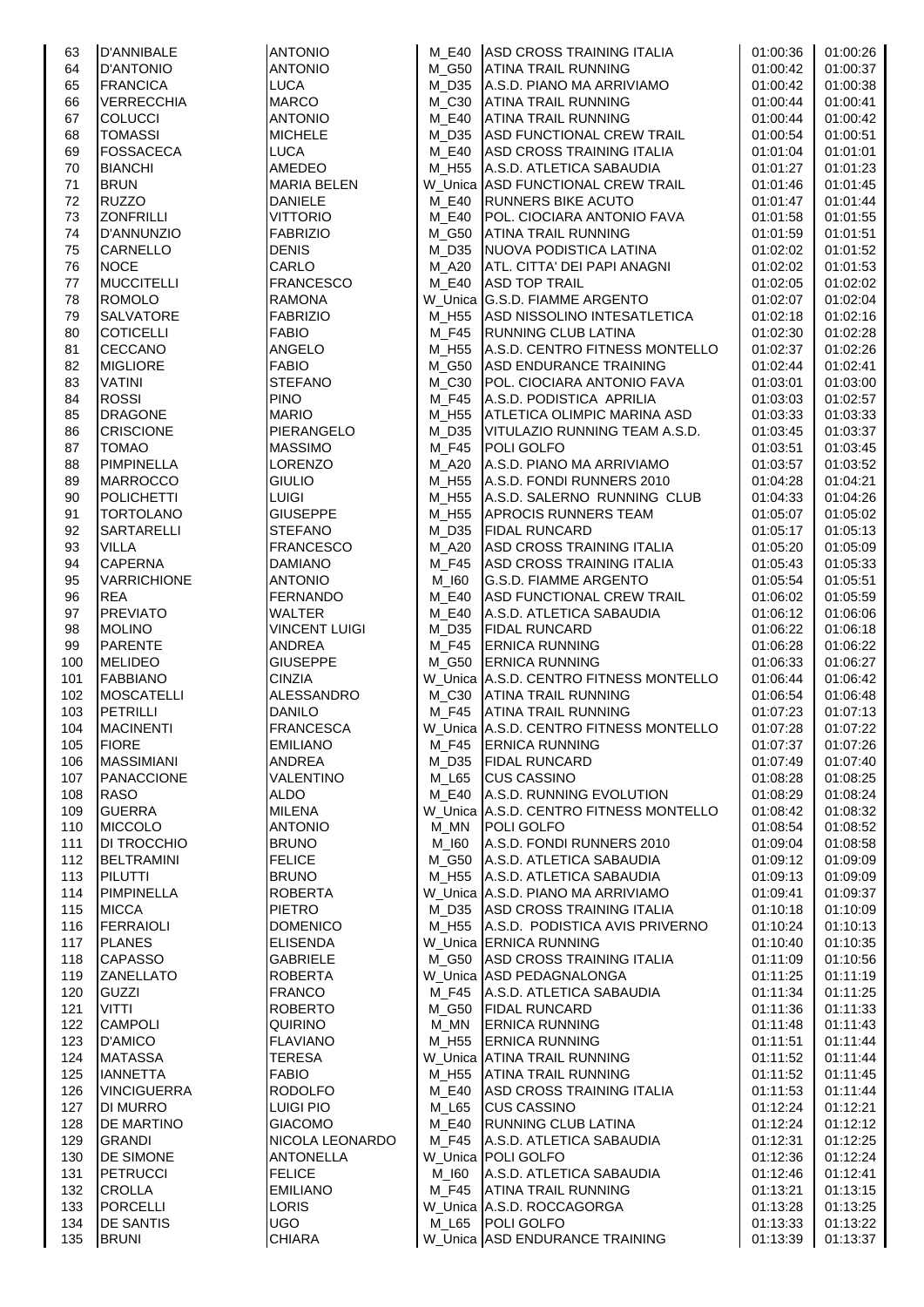| 136        | <b>FOLCARELLI</b>                    | <b>TOMMASO</b>                       |              | M C30 POL. CIOCIARA ANTONIO FAVA                                 | 01:14:09             | 01:14:05             |
|------------|--------------------------------------|--------------------------------------|--------------|------------------------------------------------------------------|----------------------|----------------------|
| 137        | <b>GIORGI</b>                        | <b>PIERGIORGIO</b>                   |              | M_G50 ASD NISSOLINO INTESATLETICA                                | 01:14:10             | 01:14:01             |
| 138        | <b>BUDAI</b>                         | <b>TARQUINIO</b>                     | M F45        | A.S.D. ATLETICA SABAUDIA                                         | 01:14:19             | 01:13:58             |
| 139        | <b>PIMPINELLA</b>                    | <b>FRANCO</b>                        | $M_MN$       | <b>LBM SPORT TEAM</b>                                            | 01:14:31             | 01:14:27             |
| 140        | <b>PETICCA</b>                       | <b>TONINO</b>                        | M_H55        | ASD CROSS TRAINING ITALIA                                        | 01:14:34             | 01:14:20             |
| 141        | <b>NEGROSINI</b>                     | <b>AMILCARE</b>                      | M_I60        | ATL. BORG. RIUN.SERMONETA                                        | 01:14:42             | 01:14:42             |
| 142        | <b>BOVE</b>                          | <b>ALESSANDRO</b>                    | <b>M_E40</b> | POL. CIOCIARA ANTONIO FAVA                                       | 01:14:44             | 01:14:26             |
| 143        | <b>ONORATI</b>                       | ALDO                                 | M 160        | A.S.D. ATLETICA LATINA                                           | 01:15:26             | 01:15:23             |
| 144        | BORZACCHIELLO                        | <b>VINCENZO</b>                      | M_MN         | ASD RUN FOR LOVE PROJET A.C.                                     | 01:15:31             | 01:15:07             |
| 145        | <b>SASSO</b>                         | <b>MASSIMO</b>                       |              | M G50 A.S.D. CENTRO FITNESS MONTELLO                             | 01:15:45             | 01:15:38             |
| 146        | <b>TOLDO</b>                         | <b>MARCO</b>                         |              | M_F45 A.S.D. CENTRO FITNESS MONTELLO                             | 01:15:45             | 01:15:38             |
| 147        | <b>BERBABEO</b>                      | <b>GESSICA</b>                       |              | W Unica ASD CROSS TRAINING ITALIA                                | 01:15:47             | 01:15:38             |
| 148        | <b>REGINA</b>                        | <b>FRANCESCO</b>                     | M 160        | <b>FREE RUNNERS MOLFETTA</b>                                     | 01:15:58             | 01:15:50             |
| 149        | <b>LAMBERTI</b>                      | <b>CINZIA</b>                        |              | W Unica A.S.D. PODISTICA PONTINIA                                | 01:16:37             | 01:16:32             |
| 150        | COCO                                 | <b>FRANCESCA</b>                     |              | W_Unica A.S.D. ATLETICA LATINA                                   | 01:16:49             | 01:16:40             |
| 151        | LIZZIO                               | <b>LEONARDO</b>                      |              | M_MN A.S.D. ATLETICA SABAUDIA                                    | 01:16:56             | 01:16:51             |
| 152        | <b>CICCARELLI</b>                    | <b>MARTINA</b>                       |              | W Unica ATINA TRAIL RUNNING                                      | 01:18:17             | 01:18:09             |
| 153        | <b>IARUSCI</b><br><b>ANTONILLI</b>   | <b>MANUELA</b>                       |              | W_Unica ATINA TRAIL RUNNING                                      | 01:18:24<br>01:18:24 | 01:18:18<br>01:18:21 |
| 154<br>155 | <b>CARAMANICA</b>                    | ANGELA<br>MOSE'                      |              | W_Unica ATINA TRAIL RUNNING<br>M_E40 POLI GOLFO                  | 01:18:24             | 01:18:13             |
| 156        | <b>ROCCARINA</b>                     | LOREDANA                             |              | W_Unica A.S.D. PODISTICA PONTINIA                                | 01:18:38             | 01:18:33             |
| 157        | <b>PAGLIA</b>                        | <b>MAURIZIO</b>                      | M A20        | ASD CROSS TRAINING ITALIA                                        | 01:19:18             | 01:19:04             |
| 158        | <b>FIORELLI</b>                      | <b>TOMMASO</b>                       | M_I60        | POL. CIOCIARA ANTONIO FAVA                                       | 01:19:22             | 01:19:12             |
| 159        | ALMAVERA                             | <b>ERNESTO</b>                       | M_I60        | ASD NEW ATL. AFRAGOLA                                            | 01:19:33             | 01:19:09             |
| 160        | <b>MIRABELLA</b>                     | <b>LUIGI</b>                         |              | M_L65 A.S.D. ATLETICA SABAUDIA                                   | 01:19:42             | 01:19:40             |
| 161        | <b>DI RUSSO</b>                      | <b>GIULIO</b>                        | M L65        | <b>POLI GOLFO</b>                                                | 01:19:50             | 01:19:39             |
| 162        | <b>BINETTI</b>                       | <b>EMANUELA</b>                      |              | W_Unica ASD ENDURANCE TRAINING                                   | 01:20:06             | 01:20:03             |
| 163        | <b>COMPARONE</b>                     | <b>BRUNO</b>                         |              | M L65 ATINA TRAIL RUNNING                                        | 01:20:15             | 01:20:09             |
| 164        | <b>SEZZI</b>                         | <b>GIORGIA</b>                       |              | W_Unica A.S.D. ROCCAGORGA                                        | 01:20:23             | 01:20:20             |
| 165        | <b>CORSI</b>                         | <b>ANNA MARIA</b>                    |              | W_Unica ASD CROSS TRAINING ITALIA                                | 01:20:40             | 01:20:28             |
| 166        | <b>MUZZO</b>                         | <b>ORAZIO</b>                        |              | M_H55   TIFATA RUNNERS CASERTA                                   | 01:20:55             | 01:20:50             |
| 167        | <b>PLACATI</b>                       | <b>ANNA RITA</b>                     |              | W Unica A.S.D. ATLETICA SABAUDIA                                 | 01:21:01             | 01:20:56             |
| 168        | <b>D'AGUANNO</b>                     | ENZA MARIELLA                        |              | W_Unica POL. CIOCIARA ANTONIO FAVA                               | 01:21:29             | 01:21:15             |
| 169        | <b>KROHN</b>                         | LINDA CHARLOTTA                      |              | W_Unica FREE RUNNERS MOLFETTA                                    | 01:21:51             | 01:21:41             |
| 170        | <b>DI MAIO</b>                       | <b>ELITA</b>                         |              | W_Unica ASD CROSS TRAINING ITALIA                                | 01:22:02             | 01:21:47             |
| 171        | <b>GALISE</b>                        | <b>STEFANIA</b>                      |              | W_Unica POLI GOLFO                                               | 01:22:28             | 01:22:16             |
| 172        | <b>RECINE</b>                        | <b>DANIELA</b>                       |              | W_Unica ASD CROSS TRAINING ITALIA                                | 01:22:30             | 01:22:12             |
| 173        | <b>CORBI</b>                         | <b>ISMERIA</b>                       |              | W_Unica UISP LATINA                                              | 01:23:35             | 01:23:25             |
| 174        | <b>GIANSANTI</b>                     | ANDREA                               |              | M F45 A.S.D. ATLETICA LATINA                                     | 01:24:17             | 01:24:03             |
| 175        | <b>BOTTONI</b>                       | <b>FRANCESCA</b>                     |              | W_Unica ASD CROSS TRAINING ITALIA                                | 01:24:19             | 01:24:05             |
| 176        | <b>FRATTARELLI</b>                   | <b>PIERO</b>                         | M 160        | PODISTICA SOLIDARIETA'                                           | 01:24:40             | 01:24:36             |
| 177        | FRATTARELLI                          | <b>SIMONA</b>                        |              | W_Unica ASD TOP TRAIL                                            | 01:24:40             | 01:24:37             |
| 178        | <b>MAZZOLENI</b>                     | <b>IPPOLITA</b>                      |              | W_Unica ERNICA RUNNING                                           | 01:24:41             | 01:24:35             |
| 179        | <b>FATTORE</b>                       | <b>MARIA SOFIA</b>                   |              | W_Unica G.S.D. FIAMME ARGENTO                                    | 01:24:41             | 01:24:38             |
| 180        | <b>DANI</b>                          | <b>MARIA</b>                         |              | W_Unica DINAMIKA ASD                                             | 01:24:42             | 01:24:30             |
| 181        | <b>RICOZZI</b>                       | MARIAPAOLA                           |              | W_Unica POL. CIOCIARA ANTONIO FAVA                               | 01:24:57             | 01:24:47             |
| 182        | <b>RICOZZI</b>                       | <b>MARCO</b>                         | M D35        | POL. CIOCIARA ANTONIO FAVA                                       | 01:24:58             | 01:24:48             |
| 183        | <b>IRACE</b>                         | ARMANDO                              | M_F45        | <b>POD.PRO LOCO PARETE</b>                                       | 01:25:05             | 01:25:05             |
| 184        | <b>CALICCHIA</b>                     | LUCIANO                              | M_MN         | <b>ASD ENDURANCE TRAINING</b>                                    | 01:25:23             | 01:25:16             |
| 185        | <b>CRECCO</b>                        | <b>CAMILLA</b>                       |              | W Unica ASD CROSS TRAINING ITALIA                                | 01:25:29             | 01:25:12             |
| 186        | <b>POLSINELLI</b>                    | <b>ANNA FELICITA</b>                 |              | W_Unica POL. CIOCIARA ANTONIO FAVA                               | 01:25:50             | 01:26:12             |
| 187        | <b>MINOTTI</b>                       | <b>FABIO</b>                         | M_G50        | A.S.D. ATLETICA SABAUDIA                                         | 01:28:02             | 01:27:44             |
| 188        | <b>QUADRINO</b>                      | <b>BIAGIO</b>                        | M_MN         | <b>FIDAL RUNCARD</b>                                             | 01:28:35             | 01:28:26             |
| 189        | <b>TOMASELLI</b>                     | <b>ORIANA</b>                        |              | W_Unica ASD CROSS TRAINING ITALIA                                | 01:28:52             | 01:28:39             |
| 190        | <b>BUTTARAZZI</b>                    | ANNA                                 |              | W_Unica ASD CROSS TRAINING ITALIA                                | 01:29:11             | 01:29:11             |
| 191        | <b>CONTI</b>                         | <b>LUIGI</b><br><b>MARIA MARTINA</b> |              | M H55 ASD CROSS TRAINING ITALIA                                  | 01:29:22             | 01:29:06             |
| 192<br>193 | <b>VIGLIANTE</b><br><b>MINGHELLA</b> | <b>COSTANTINO</b>                    |              | W_Unica NUOVA PODISTICA LATINA<br>M_H55 A.S.D. ATLETICA SABAUDIA | 01:29:42<br>01:29:44 | 01:29:26<br>01:29:34 |
| 194        | <b>MARTINO</b>                       | <b>ELISA</b>                         |              | W Unica ASD CROSS TRAINING ITALIA                                | 01:30:01             | 01:30:01             |
| 195        | <b>MICHELI</b>                       | <b>MAURIZIO</b>                      |              | M L65 A.S.D. PODISTICA PONTINIA                                  | 01:30:02             | 01:29:52             |
| 196        | <b>TOMASELLI</b>                     | <b>ELIDE</b>                         |              | W_Unica ASD CROSS TRAINING ITALIA                                | 01:30:16             | 01:30:03             |
| 197        | <b>TROMBETTA</b>                     | LUDOVICA                             |              | W_Unica ASD CROSS TRAINING ITALIA                                | 01:31:29             | 01:31:15             |
| 198        | <b>BARBERA</b>                       | <b>MARCO</b>                         |              | M_C30 ASD CROSS TRAINING ITALIA                                  | 01:31:33             | 01:31:17             |
| 199        | <b>MARZELLA</b>                      | <b>PAMELA</b>                        |              | W_Unica A.S.D. ATLETICA SABAUDIA                                 | 01:32:26             | 01:32:06             |
| 200        | <b>QUADRINI</b>                      | <b>DIANA</b>                         |              | W_Unica ASD CROSS TRAINING ITALIA                                | 01:35:51             | 01:35:51             |
| 201        | <b>PERDICARO</b>                     | <b>ANTONIO</b>                       |              | M_G50 A.S.D. ATLETICA SABAUDIA                                   | 01:37:53             | 01:37:34             |
| 202        | <b>DIAMANTI</b>                      | LEA                                  |              | W_Unica A.S.D. ATLETICA SABAUDIA                                 | 01:38:16             | 01:38:10             |
| 203        | <b>VIRGILI</b>                       | <b>DARIO</b>                         |              | M_F45 A.S.D. ATLETICA SABAUDIA                                   | 01:38:16             | 01:37:56             |
| 204        | <b>D'AMBROSIO</b>                    | <b>ANTONIO</b>                       |              | M H55 A.S.D. POD. IL LAGHETTO'                                   | 01:39:25             | 01:38:43             |
| 205        | <b>MARESCA</b>                       | <b>ANTONELLA</b>                     |              | W_Unica A.S.D. POD. 'IL LAGHETTO'                                | 01:39:25             | 01:39:11             |
| 206        | <b>MARGARITA</b>                     | <b>MICHELA</b>                       |              | W_Unica POL. CIOCIARA ANTONIO FAVA                               | 01:42:17             | 01:42:06             |
| 207        | <b>SULPIZIO</b>                      | <b>FELICIA</b>                       |              | W_Unica ASD CROSS TRAINING ITALIA                                | 01:42:30             | 01:42:14             |
| 208        | <b>MEZZONE</b>                       | <b>SIMONA</b>                        |              | W_Unica ASD CROSS TRAINING ITALIA                                | 01:42:30             | 01:42:14             |